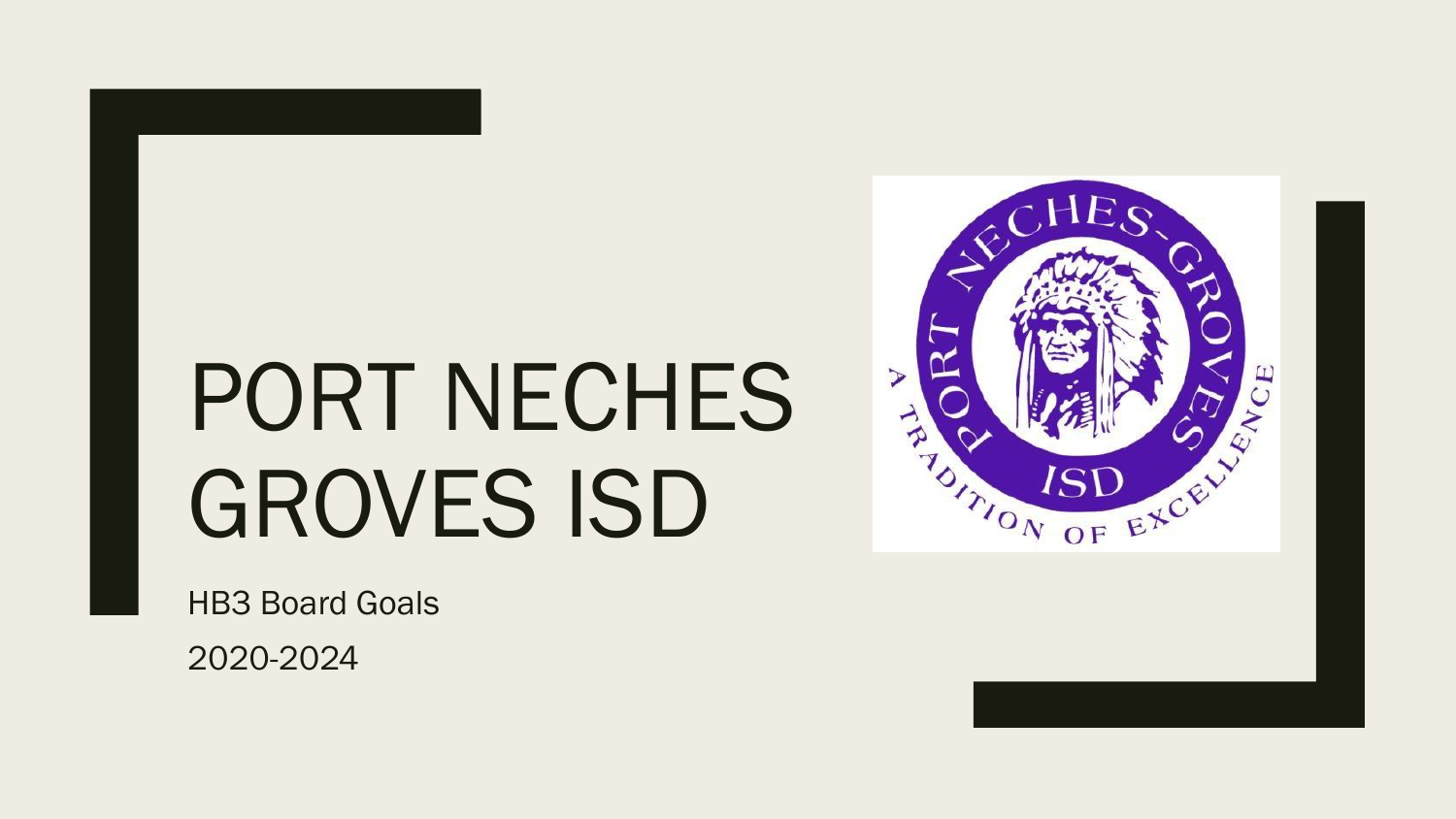PNGISD WILL SEEK CONTINUOUS STUDENT PERFORMANCE IMPROVEMENT BY FOCUSING ON EARLY CHILDHOOD LITERACY. THE PERCENTAGE OF 3RD GRADE STUDENTS THAT SCORE MEETS GRADE LEVEL OR ABOVE ON STAAR READING WILL INCREASE FROM 52% TO 54% BY JUNE 2024.

The percent of PreK students that score "on track" on CLI Engage in reading will increase from 33% to 35% by June 2024.

The percent of K students that score at or above benchmark (40%+) in Reading on Star Early Literacy will increase from 66% to 68% by June 2024.

The percent of  $1^{\rm st}$  –  $3^{\rm rd}$ grade students that score at or above benchmark (40%+) in Star Renaissance Reading will increase from 69% to 71 % by June 2024.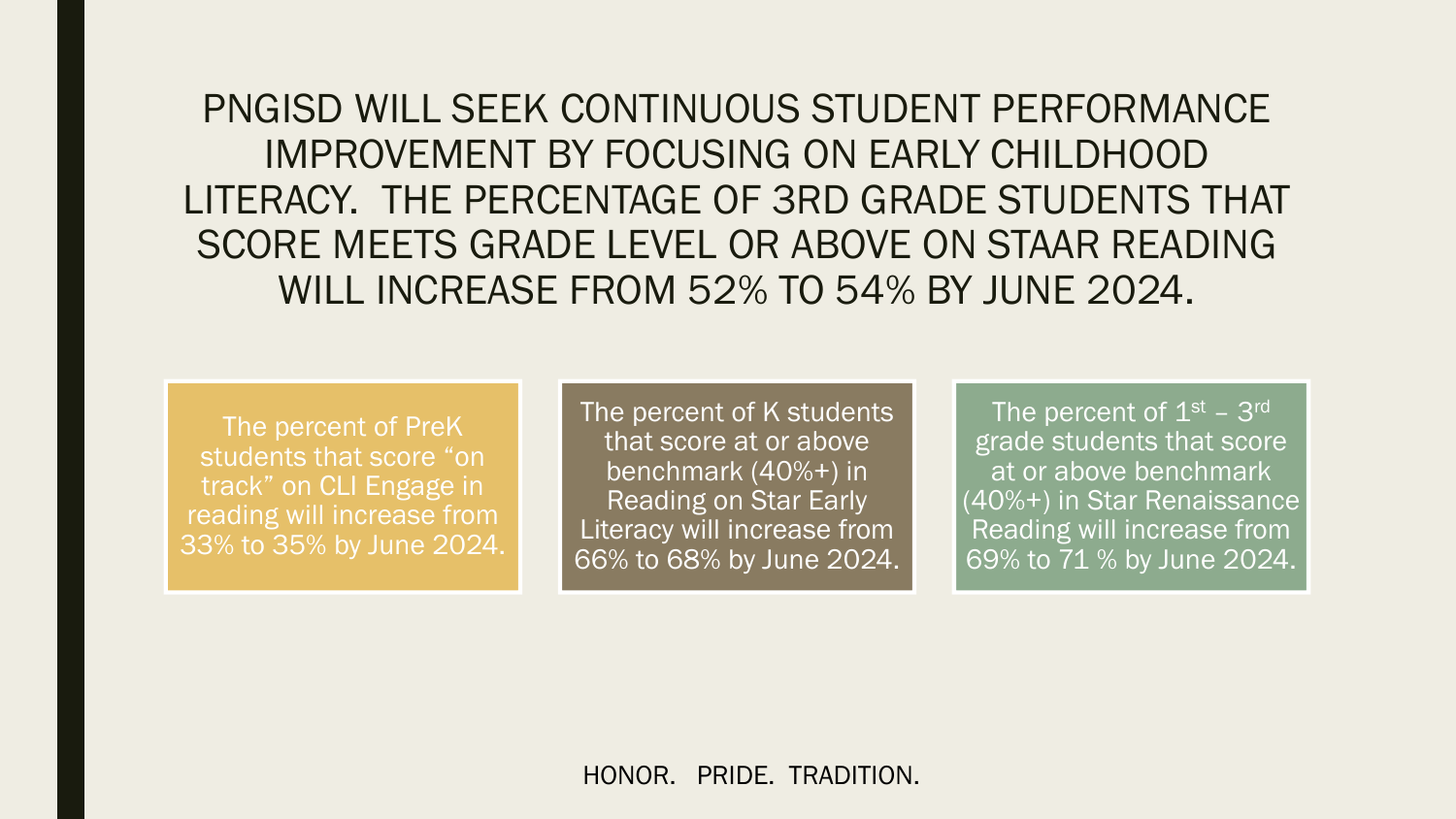# EARLY CHILDHOOD LITERACY BOARD GOAL

## **Early Childhood Literacy Board Outcome Goal**

The percent of 3<sup>rd</sup> grade students that score meets grade level or above on STAAR Reading will increase from 52% to 54% by June 2024.

|                   |      | <b>Yearly Target Goals</b> |      |      |
|-------------------|------|----------------------------|------|------|
| 2020              | 2021 | 2022                       | 2023 | 2024 |
| 52% (2019 scores) | 52%  | 52%                        | 53%  | 54%  |

#### **Closing the Gaps Student Groups Yearly Targets**

|             | African<br>American | Hispanic | White | American<br>Indian | Asian | <b>Pacific</b><br>Islander | Two or<br>More<br>Races | Special Ed | Eco.<br>Disadv. | Special<br>Ed<br>(Former) | EL  | Cont.<br>Enrolled | Non-<br>Cont.<br>Enrolled |
|-------------|---------------------|----------|-------|--------------------|-------|----------------------------|-------------------------|------------|-----------------|---------------------------|-----|-------------------|---------------------------|
| (2019) 2020 | 40%                 | 55%      | 52%   | xx%                | 53%   | xx%                        | 67%                     | 27%        | 46%             | 53%                       | 32% | 56%               | 37%                       |
| 2021        | 40%                 | 55%      | 52%   | xx%                | 53%   | xx%                        | 67%                     | 27%        | 46%             | 53%                       | 32% | 56%               | 37%                       |
| 2022        | 41%                 | 56%      | 53%   | xx%                | 54%   | xx%                        | 68%                     | 28%        | 47%             | 54%                       | 33% | 57%               | 38%                       |
| 2023        | 42%                 | 57%      | 54%   | xx%                | 55%   | xx%                        | 69%                     | 29%        | 48%             | 55%                       | 34% | 58%               | 39%                       |
| 2024        | 43%                 | 58%      | 55%   | xx%                | 56%   | xx%                        | 70%                     | 30%        | 49%             | 56%                       | 35% | 59%               | 40%                       |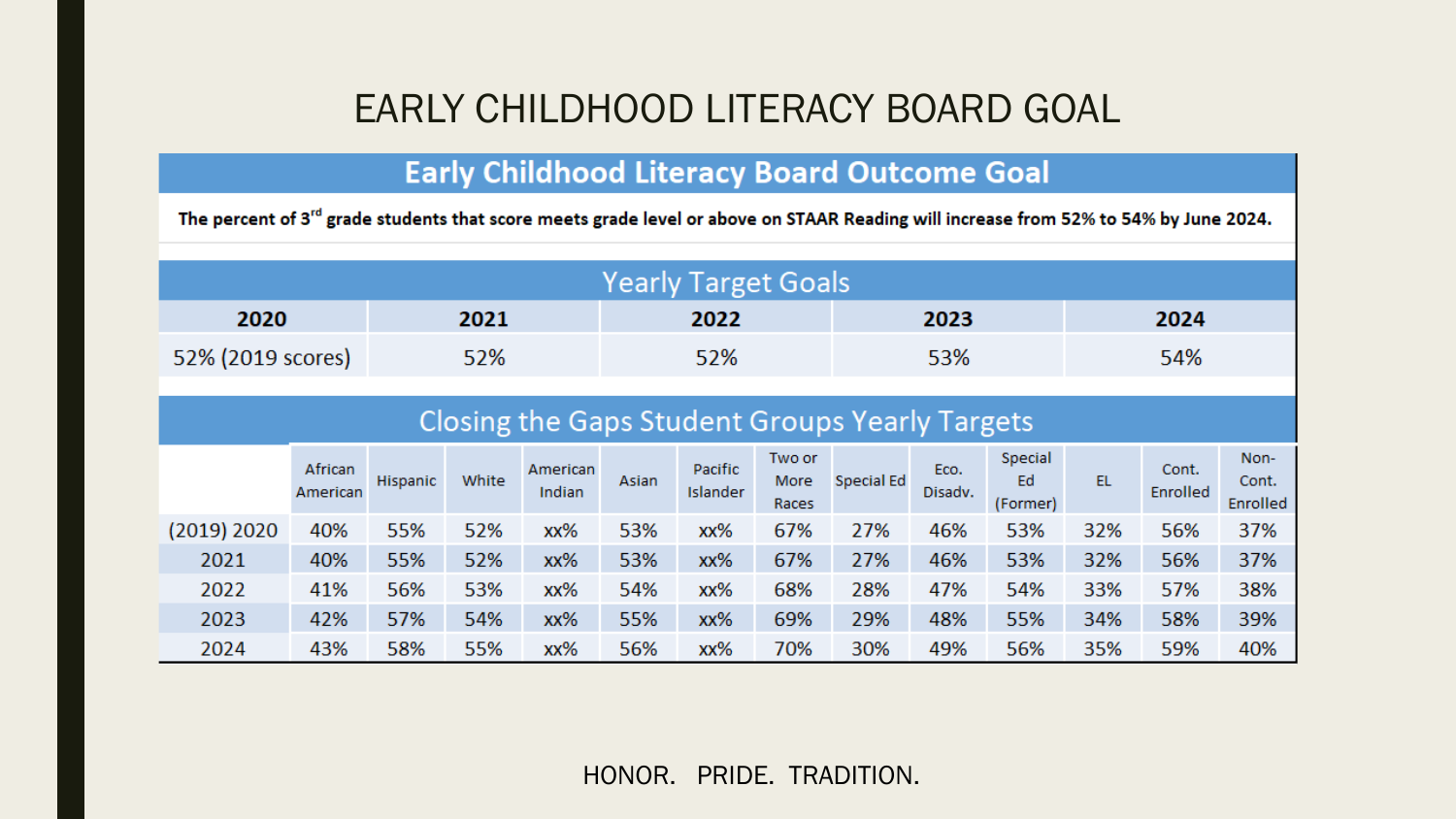# EARLY CHILDHOOD LITERACY PROGRESS MEASURE 1

## **Early Childhood Literacy Progress Measure 1**

The percent of PreK students that score "on track" on CLI Engage in reading will increase from 33% to 35% by June 2024.

|      | <b>Yearly Target Goals</b> |      |      |      |  |  |  |  |  |  |  |  |  |
|------|----------------------------|------|------|------|--|--|--|--|--|--|--|--|--|
| 2020 | 2021                       | 2022 | 2023 | 2024 |  |  |  |  |  |  |  |  |  |
| 33%  | 33%                        | 33%  | 34%  | 35%  |  |  |  |  |  |  |  |  |  |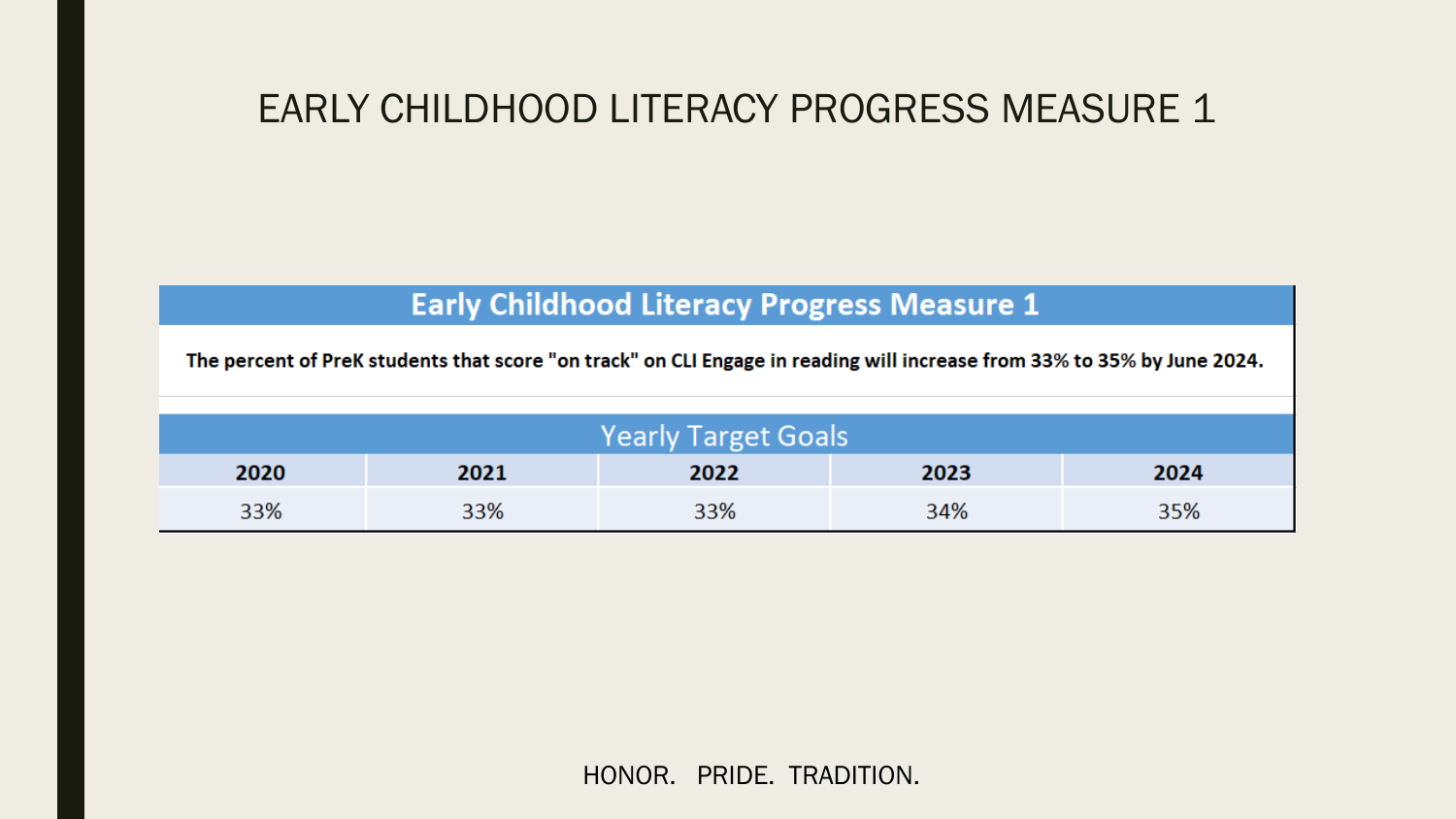# EARLY CHILDHOOD LITERACY PROGRESS MEASURE 2

**Early Childhood Literacy Progress Measure 2** 

| The percent of K students that score at or above benchmark (40%+) in Reading on Star Early Literacy will increase from 66%<br>to 68% by June 2024. |                     |          |       |                    |       |                            |                         |                                                |                 |                           |     |                   |                           |  |
|----------------------------------------------------------------------------------------------------------------------------------------------------|---------------------|----------|-------|--------------------|-------|----------------------------|-------------------------|------------------------------------------------|-----------------|---------------------------|-----|-------------------|---------------------------|--|
| <b>Yearly Target Goals</b>                                                                                                                         |                     |          |       |                    |       |                            |                         |                                                |                 |                           |     |                   |                           |  |
| 2020                                                                                                                                               |                     |          | 2021  |                    |       | 2022                       |                         |                                                | 2023            |                           |     | 2024              |                           |  |
| 66%                                                                                                                                                |                     |          | 66%   |                    |       | 66%                        |                         |                                                | 67%             |                           |     | 68%               |                           |  |
|                                                                                                                                                    |                     |          |       |                    |       |                            |                         | Closing the Gaps Student Groups Yearly Targets |                 |                           |     |                   |                           |  |
|                                                                                                                                                    | African<br>American | Hispanic | White | American<br>Indian | Asian | Pacific<br><b>Islander</b> | Two or<br>More<br>Races | Special Ed                                     | Eco.<br>Disadv. | Special<br>Ed<br>(Former) | EL  | Cont.<br>Enrolled | Non-<br>Cont.<br>Enrolled |  |
| 2020                                                                                                                                               | 57%                 | xx%      | 65%   |                    | 46%   |                            |                         | 45%                                            | 54%             |                           | 48% | N/A               | N/A                       |  |
| 2021                                                                                                                                               | 57%                 | xx%      | 65%   |                    | 46%   |                            |                         | 45%                                            | 54%             |                           | 48% | N/A               | N/A                       |  |
| 2022                                                                                                                                               | 57%                 | xx%      | 65%   |                    | 46%   |                            |                         | 45%                                            | 54%             |                           | 48% | N/A               | N/A                       |  |
| 2023                                                                                                                                               | 58%                 | xx%      | 66%   |                    | 47%   |                            |                         | 46%                                            | 55%             |                           | 49% | N/A               | N/A                       |  |
| 2024                                                                                                                                               | 59%                 | xx%      | 67%   |                    | 48%   |                            |                         | 46%                                            | 56%             |                           | 50% | N/A               | N/A                       |  |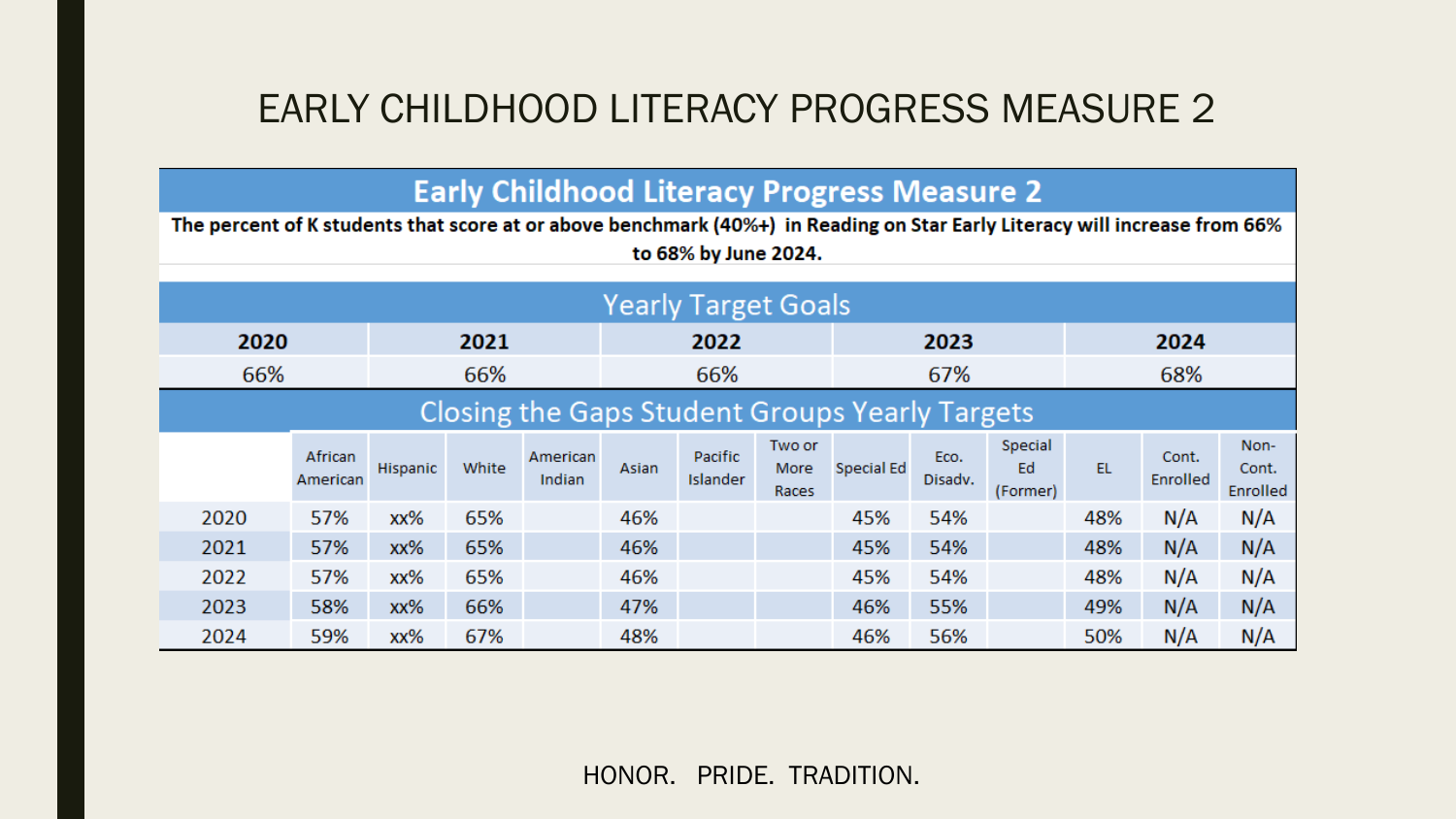# EARLY CHILDHOOD LITERACY PROGRESS MEASURE 3

**Early Childhood Literacy Progress Measure 3** 

|      | The percent of 1st-3rd grade students that score at or above benchmark (40%+) in Star Renaissance Reading will increase<br>from 69% to 71% by June 2024. |          |       |                    |       |                            |                         |            |                 |                           |     |                   |                           |  |  |
|------|----------------------------------------------------------------------------------------------------------------------------------------------------------|----------|-------|--------------------|-------|----------------------------|-------------------------|------------|-----------------|---------------------------|-----|-------------------|---------------------------|--|--|
|      | <b>Yearly Target Goals</b>                                                                                                                               |          |       |                    |       |                            |                         |            |                 |                           |     |                   |                           |  |  |
|      | 2020<br>2024<br>2021<br>2022<br>2023                                                                                                                     |          |       |                    |       |                            |                         |            |                 |                           |     |                   |                           |  |  |
| 69%  |                                                                                                                                                          |          | 69%   |                    |       | 69%                        |                         |            | 70%             |                           |     | 71%               |                           |  |  |
|      | <b>Closing the Gaps Student Groups Yearly Targets</b>                                                                                                    |          |       |                    |       |                            |                         |            |                 |                           |     |                   |                           |  |  |
|      | African<br>American                                                                                                                                      | Hispanic | White | American<br>Indian | Asian | Pacific<br><b>Islander</b> | Two or<br>More<br>Races | Special Ed | Eco.<br>Disadv. | Special<br>Ed<br>(Former) | EL  | Cont.<br>Enrolled | Non-<br>Cont.<br>Enrolled |  |  |
| 2020 | 48%                                                                                                                                                      | xx%      | 61%   | 42%                | 76%   |                            |                         | 31%        | 55%             |                           | 41% | N/A               | N/A                       |  |  |
| 2021 | 48%                                                                                                                                                      | xx%      | 61%   | 42%                | 76%   |                            |                         | 31%        | 55%             |                           | 41% | N/A               | N/A                       |  |  |
| 2022 | 48%                                                                                                                                                      | xx%      | 61%   | 42%                | 76%   |                            |                         | 31%        | 55%             |                           | 41% | N/A               | N/A                       |  |  |
| 2023 | 49%                                                                                                                                                      | xx%      | 62%   | 43%                | 77%   |                            |                         | 32%        | 56%             |                           | 42% | N/A               | N/A                       |  |  |
| 2024 | 50%                                                                                                                                                      | xx%      | 63%   | 43%                | 77%   |                            |                         | 33%        | 57%             |                           | 43% | N/A               | N/A                       |  |  |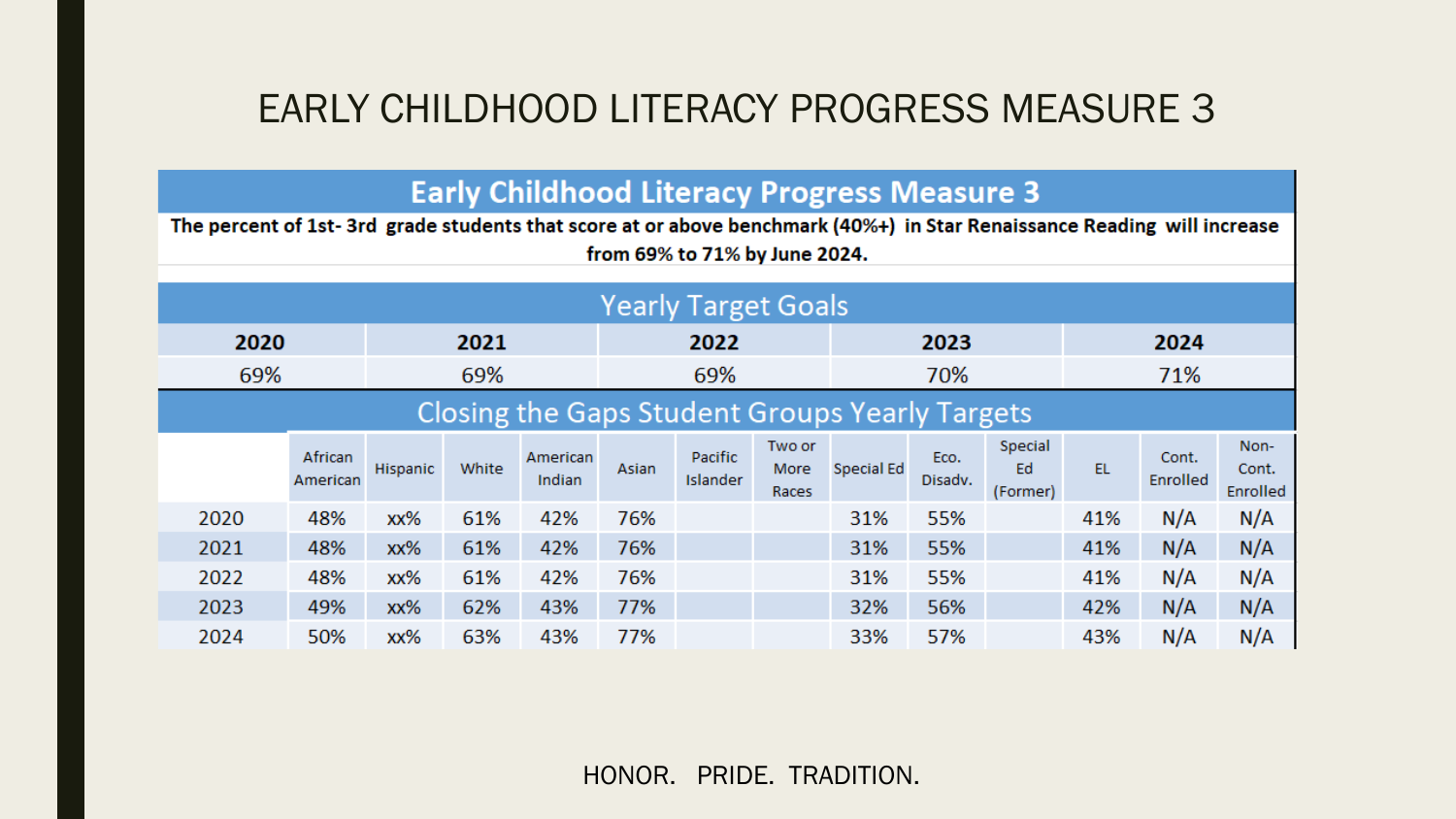PNGISD WILL SEEK CONTINUOUS STUDENT PERFORMANCE IMPROVEMENT BY FOCUSING ON EARLY CHILDHOOD MATH. THE PERCENTAGE OF 3RD GRADE STUDENTS THAT SCORE MEETS GRADE LEVEL OR ABOVE ON STAAR MATH WILL INCREASE FROM 59% TO 61% BY JUNE 2024.

The percent of PreK students that score "on track" on CLI Engage in math will increase from 91% to 93% by June 2024.

The percent of  $1^\mathrm{st}$  –  $3^\mathrm{rd}$ grade students that score at or above benchmark (40%+) in Star Renaissance Math will increase from 79% to 81 % by June 2024.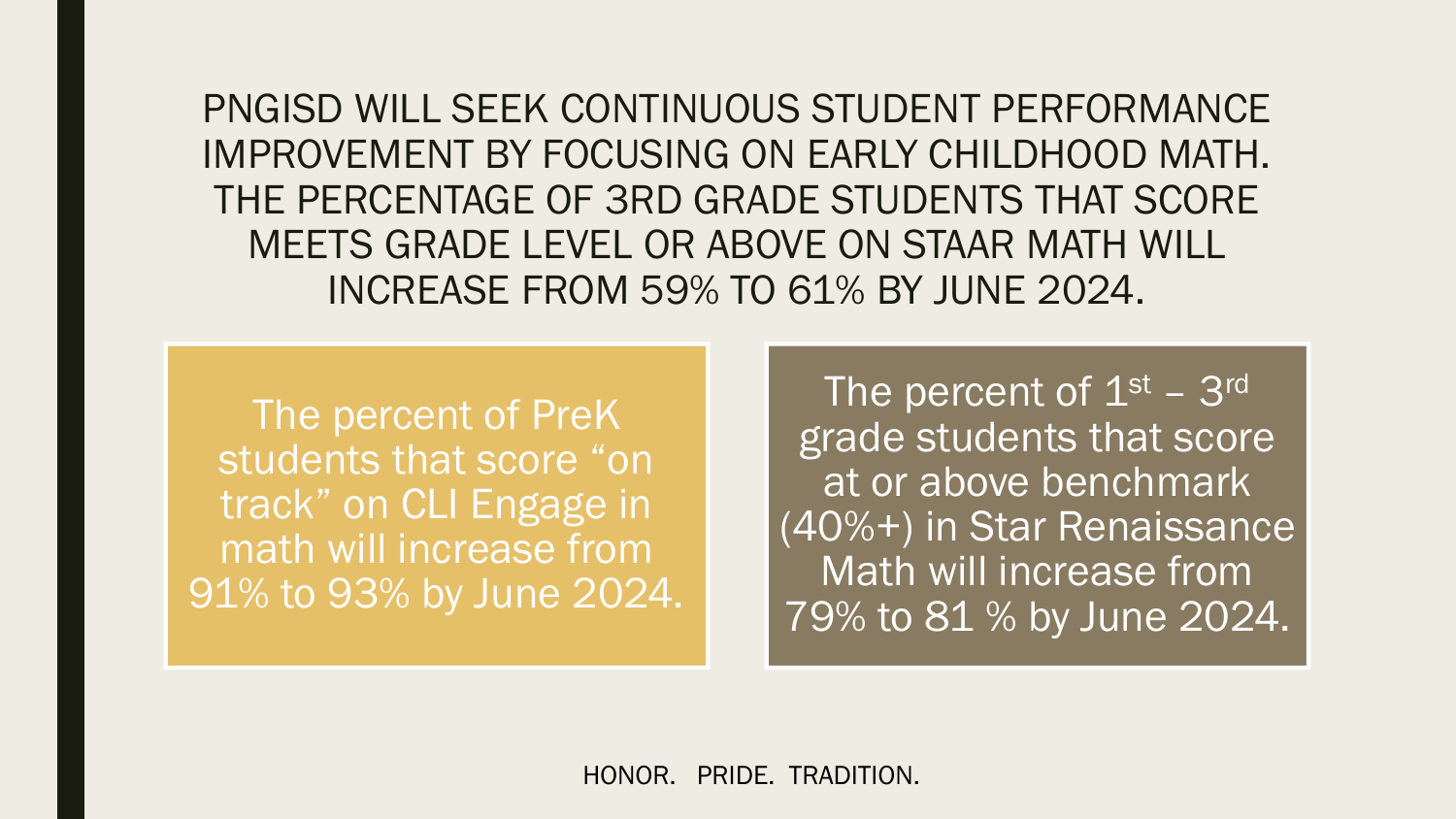# EARLY CHILDHOOD MATH BOARD GOAL

## **Early Childhood Math Board Outcome Goal**

The percent of 3rd grade students that score meets grade level or above on STAAR Math will increase from 59% to 61% by June 2024.

|                  |      | <b>Yearly Target Goals</b> |      |      |
|------------------|------|----------------------------|------|------|
| 2020             | 2021 | 2022                       | 2023 | 2024 |
| 59% (2019 score) | 59%  | 59%                        | 60%  | 61%  |

## Closing the Gaps Student Groups Yearly Targets

|             | African<br>American | Hispanic | White | American<br>Indian | Asian | Pacific<br>Islander | Two or<br>More<br>Races | Special Ed | Eco.<br>Disadv. | Special<br>Ed<br>(Former) | EL  | Cont.<br>Enrolled | Non-<br>Cont.<br>Enrolled |
|-------------|---------------------|----------|-------|--------------------|-------|---------------------|-------------------------|------------|-----------------|---------------------------|-----|-------------------|---------------------------|
| (2019) 2020 | 30%                 | 56%      | 60%   | xx%                | 79%   | xx%                 | 71%                     | 39%        | 50%             | 59%                       | 43% | 61%               | 55%                       |
| 2021        | 30%                 | 56%      | 60%   | xx%                | 79%   | xx%                 | 71%                     | 39%        | 50%             | 59%                       | 43% | 61%               | 55%                       |
| 2022        | 31%                 | 57%      | 61%   | xx%                | 80%   | xx%                 | 72%                     | 40%        | 51%             | 60%                       | 44% | 62%               | 56%                       |
| 2023        | 32%                 | 58%      | 62%   | хх%                | 81%   | xx%                 | 73%                     | 41%        | 52%             | 61%                       | 45% | 63%               | 57%                       |
| 2024        | 33%                 | 59%      | 63%   | xx%                | 82%   | xx%                 | 74%                     | 42%        | 53%             | 62%                       | 46% | 64%               | 58%                       |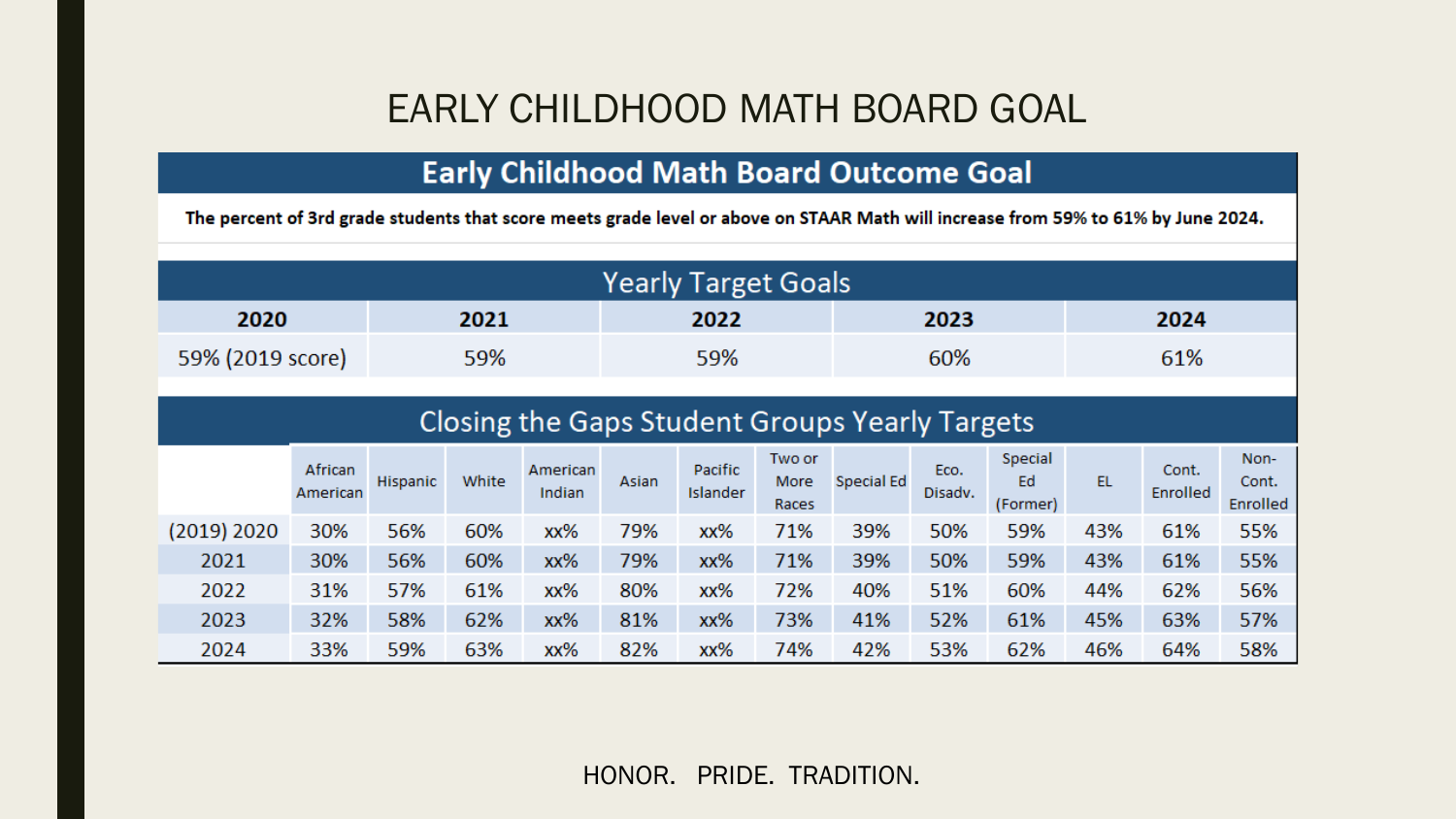# EARLY CHILDHOOD MATH PROGRESS MEASURE 1

## **Early Childhood Math Progress Measure 1**

The percent of PreK students that score "on track" on CLI Engage in math will increase from 91% to 93% by June 2024.

|      | <b>Yearly Target Goals</b> |      |      |      |  |  |  |  |  |  |  |  |  |
|------|----------------------------|------|------|------|--|--|--|--|--|--|--|--|--|
| 2020 | 2021                       | 2022 | 2023 | 2024 |  |  |  |  |  |  |  |  |  |
| 91%  | 91%                        | 91%  | 92%  | 93%  |  |  |  |  |  |  |  |  |  |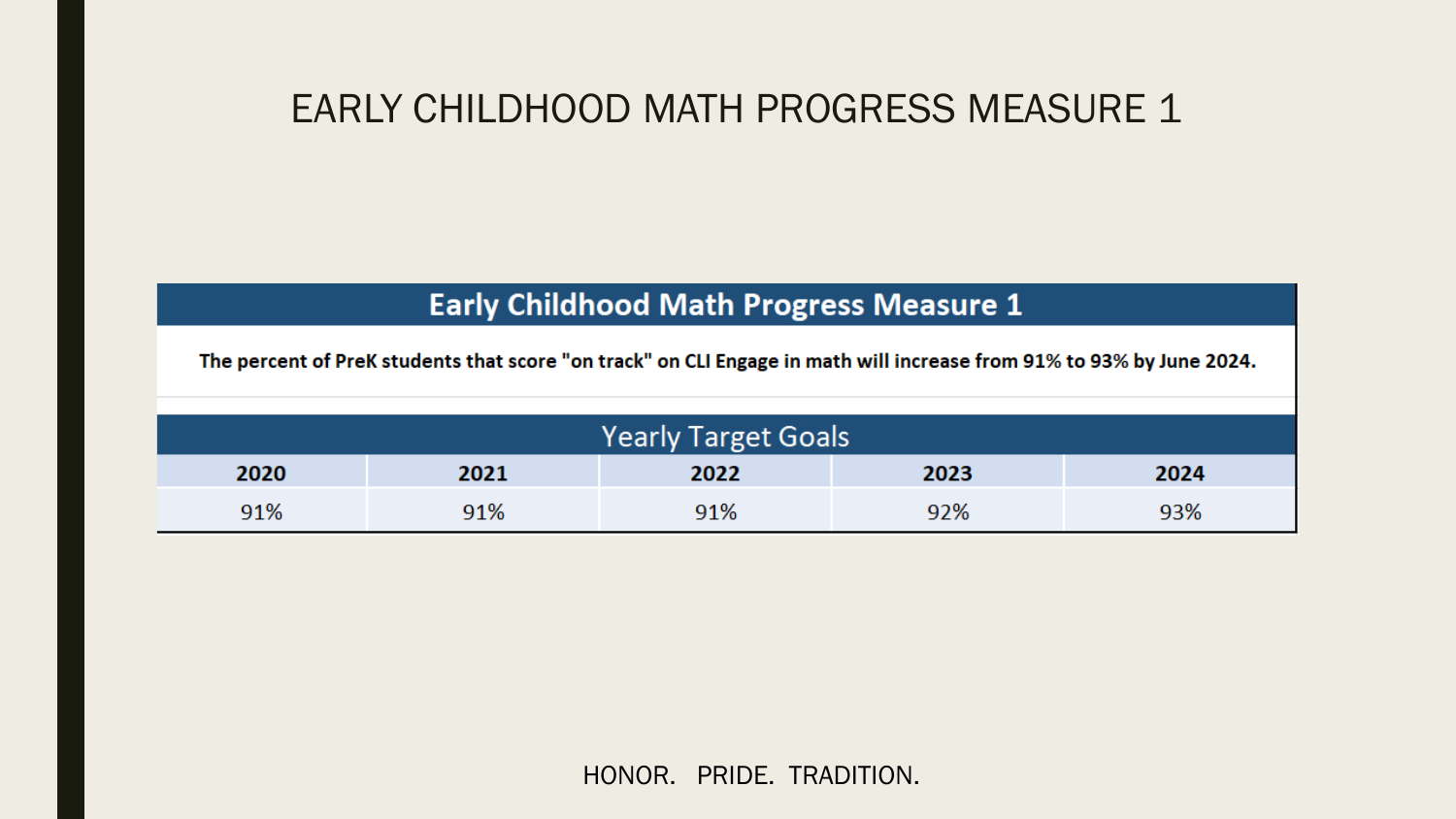# EARLY CHILDHOOD MATH PROGRESS MEASURE 2

**Early Childhood Math Progress Measure 2** 

The percent of 1st-3rd grade students that score at or above benchmark (40%+) in Star Renaissance Math will increase from 79% to 81% by June 2024.

|      |                     |          |       |                    |       | Yearly Target Goals                            |                         |            |                 |                           |     |                   |                           |  |
|------|---------------------|----------|-------|--------------------|-------|------------------------------------------------|-------------------------|------------|-----------------|---------------------------|-----|-------------------|---------------------------|--|
| 2020 |                     |          | 2021  |                    |       | 2022                                           |                         |            | 2023            |                           |     | 2024              |                           |  |
| 79%  |                     |          | 79%   |                    |       | 79%                                            |                         |            | 80%             |                           |     | 81%               |                           |  |
|      |                     |          |       |                    |       | Closing the Gaps Student Groups Yearly Targets |                         |            |                 |                           |     |                   |                           |  |
|      | African<br>American | Hispanic | White | American<br>Indian | Asian | Pacific<br><b>Islander</b>                     | Two or<br>More<br>Races | Special Ed | Eco.<br>Disadv. | Special<br>Ed<br>(Former) | EL  | Cont.<br>Enrolled | Non-<br>Cont.<br>Enrolled |  |
| 2020 | 64%                 |          | 75%   | 52%                | 88%   |                                                |                         | 56%        | 72%             | N/A                       | 62% | N/A               | N/A                       |  |
| 2021 | 64%                 |          | 75%   | 52%                | 88%   |                                                |                         | 56%        | 72%             | N/A                       | 62% | N/A               | N/A                       |  |
| 2022 | 64%                 |          | 75%   | 52%                | 88%   |                                                |                         | 56%        | 72%             | N/A                       | 62% | N/A               | N/A                       |  |
| 2023 | 65%                 |          | 76%   | 53%                | 89%   |                                                |                         | 57%        | 73%             | N/A                       | 63% | N/A               | N/A                       |  |
| 2024 | 66%                 |          | 77%   | 54%                | 90%   |                                                |                         | 58%        | 74%             | N/A                       | 64% | N/A               | N/A                       |  |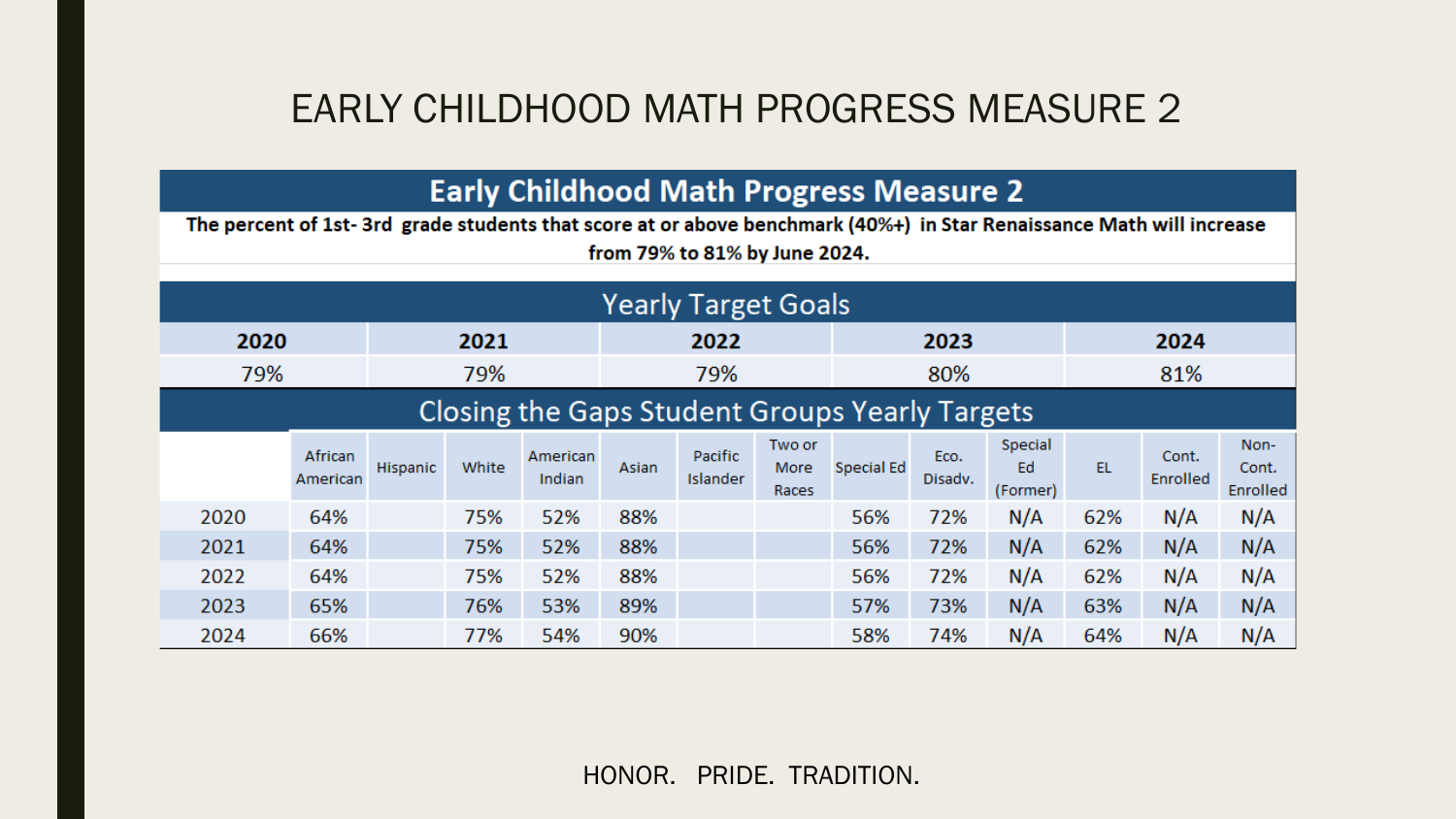PNGISD WILL SEEK CONTINUOUS STUDENT PERFORMANCE IMPROVEMENT BY FOCUSING ON COLLEGE, CAREER, AND MILITARY READINESS. THE PERCENTAGE OF GRADUATES THAT MEET THE CRITERIA FOR CCMR WILL FROM 77% TO 80% BY AUGUST 2024.

The percent of CCMR students that meet the threshold for TSI Criteria Graduates (Both Subjects) will increase from 46% to 49% by August 2024.

The percent of CCMR students that meet the threshold for CCMR Outcomes Bonus for career ready will increase from 50% to 53% by August 2024.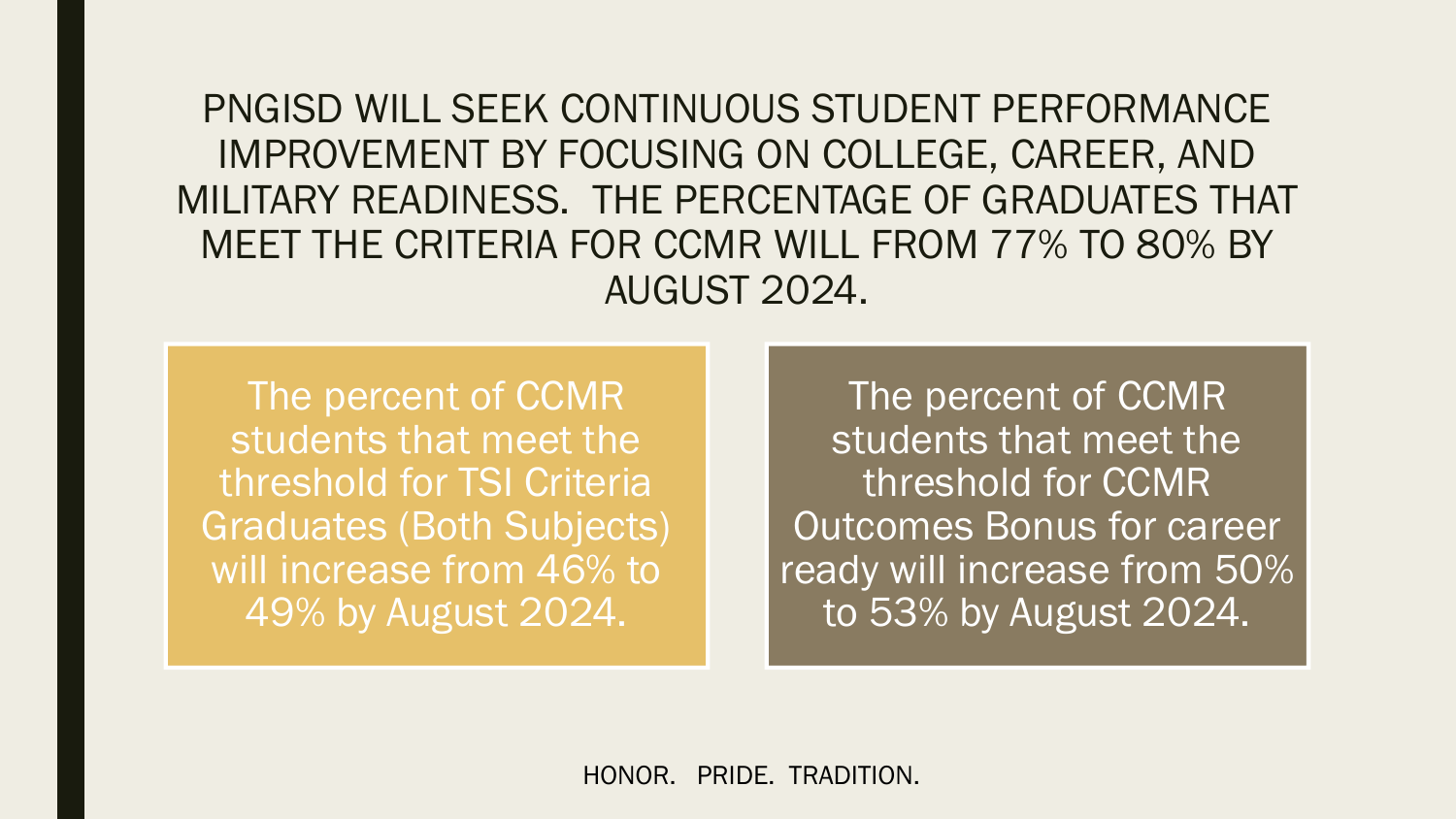# COLLEGE, CAREER, AND MILITARY READINESS (CCMR) BOARD GOAL

#### **CCMR Board Outcome Goal**

The percentage of graduates that meet the criteria for CCMR will increase from 77% to 80% by August 2024.

|             |                     |                      |                      |                    | <b>Yearly Target Goals</b> |                            |                         |                                                       |                 |                           |     |                          |                                  |
|-------------|---------------------|----------------------|----------------------|--------------------|----------------------------|----------------------------|-------------------------|-------------------------------------------------------|-----------------|---------------------------|-----|--------------------------|----------------------------------|
| (2019) 2020 |                     |                      | 2021                 |                    |                            | 2022                       |                         |                                                       | 2023            |                           |     | 2024                     |                                  |
| 77%         |                     |                      | 77%                  |                    |                            | 78%                        |                         |                                                       | 79%             |                           |     | 80%                      |                                  |
|             |                     |                      |                      |                    |                            |                            |                         | <b>Closing the Gaps Student Groups Yearly Targets</b> |                 |                           |     |                          |                                  |
|             | African<br>American | <b>Hispanic</b>      | White                | American<br>Indian | Asian                      | Pacific<br><b>Islander</b> | Two or<br>More<br>Races | <b>Special Ed</b>                                     | Eco.<br>Disadv. | Special<br>Ed<br>(Former) | EL  | Cont.<br><b>Enrolled</b> | Non-<br>Cont.<br><b>Enrolled</b> |
| (2019) 2020 |                     | 45.80% 71.20% 80.10% |                      | xx%                | 86.80%                     | xx%                        |                         | 83.30% 97.70% 71.80%                                  |                 | xx%                       | xx% | xx%                      | xx%                              |
| 2021        |                     |                      | 45.80% 71.20% 80.10% | xx%                | 86.80%                     | xx%                        |                         | 83.30% 97.70% 71.80%                                  |                 | xx%                       | xx% | xx%                      | xx%                              |
| 2022        |                     | 46.80% 72.20% 81.10% |                      | xx%                | 87.80%                     | xx%                        |                         | 84.30% 98.70% 72.80%                                  |                 | xx%                       | xx% | xx%                      | xx%                              |
| 2023        |                     |                      | 47.80% 73.20% 82.10% | xx%                | 88.80%                     | xx%                        | 85.30%                  | 99.70% 73.80%                                         |                 | xx%                       | xx% | xx%                      | xx%                              |
| 2024        |                     | 48.80% 74.20% 83.10% |                      | xx%                | 89.8x%                     | xx%                        | 86.30%                  | 100%                                                  | 74.80%          | $xx\%$                    | xx% | xx%                      | xx%                              |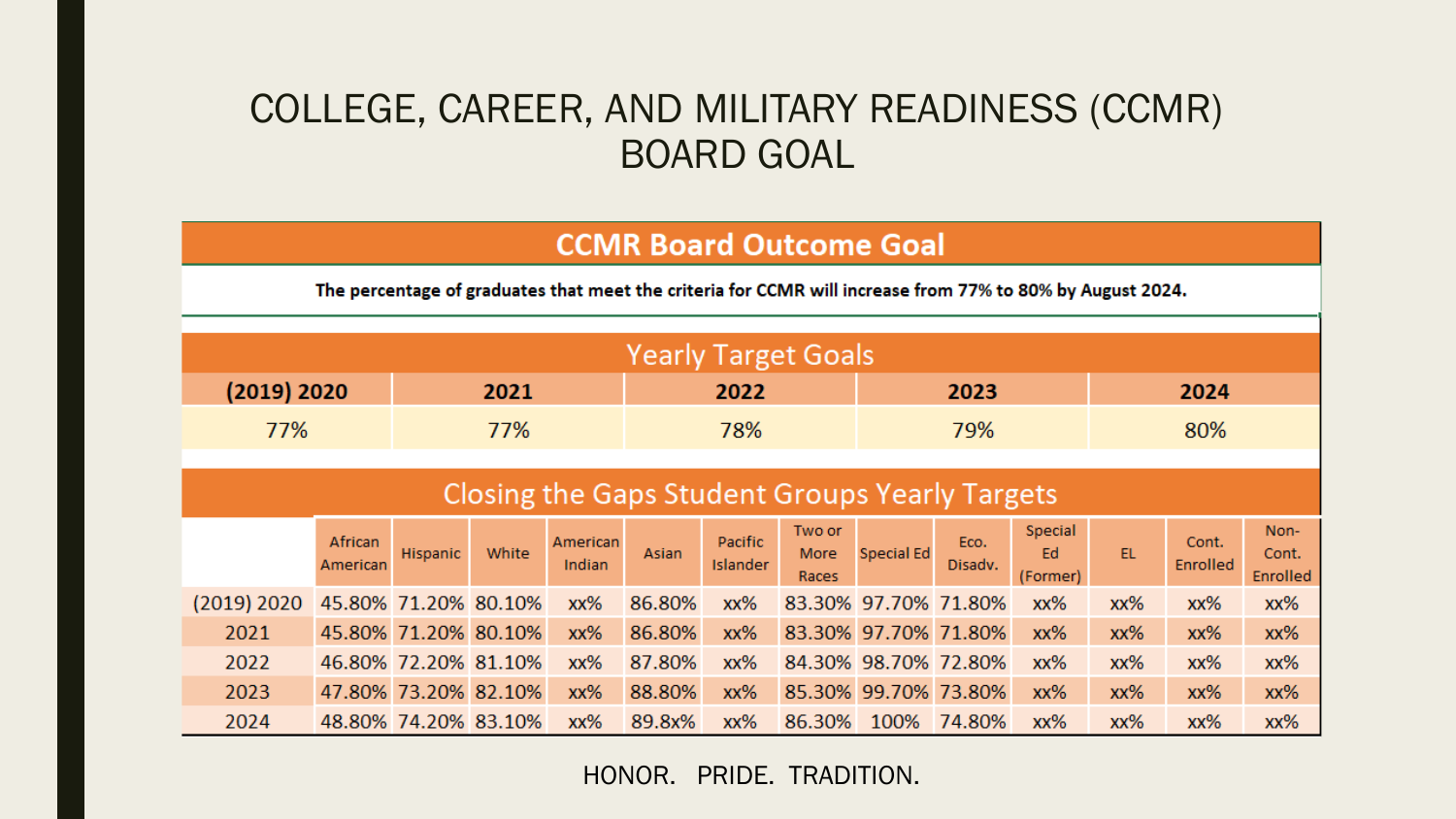## COLLEGE, CAREER, MILITARY READINESS PROGRESS MEASURE 1

#### **CCMR Progress Measure 1**

The percent of CCMR students that meet the threshold for TSI Criteria Graduates (Both Subjects) will increase from 46% to 49% by August 2024.

|                                                       |                     |          |                     |                    |        |                            | <b>Yearly Target Goals</b> |                      |                      |  |     |                   |               |  |
|-------------------------------------------------------|---------------------|----------|---------------------|--------------------|--------|----------------------------|----------------------------|----------------------|----------------------|--|-----|-------------------|---------------|--|
| (2019) 2020                                           |                     |          | 2021                |                    |        | 2022                       |                            |                      | 2023                 |  |     | 2024              |               |  |
| 46%                                                   |                     |          | 46%                 |                    |        | 47%                        |                            |                      | 48%                  |  | 49% |                   |               |  |
| <b>Closing the Gaps Student Groups Yearly Targets</b> |                     |          |                     |                    |        |                            |                            |                      |                      |  |     |                   |               |  |
|                                                       | African<br>American | Hispanic | White               | American<br>Indian | Asian  | Pacific<br><b>Islander</b> | Two or<br>More             | <b>Special Ed</b>    | Eco.<br>Disadv.      |  | EL  | Cont.<br>Enrolled | Non-<br>Cont. |  |
| (2019) 2020                                           | $0.00\%$            |          | 28.20% 51.80%       | xx%                | 63.20% | xx%                        | 66.70% 9.10%               |                      | 29.50%               |  | xx% | xx%               | xx%           |  |
| 2021                                                  | $0.00\%$            |          | 28.20% 51.80%       | xx%                | 63.20% | xx%                        | 66.70%                     | 9.10%                | 29.50%               |  | xx% | xx%               | xx%           |  |
| 2022                                                  |                     |          | 1.00% 29.20% 52.80% | xx%                | 64.20% | xx%                        |                            | 67.70% 10.10% 30.50% |                      |  | xx% | xx%               | xx%           |  |
| 2023                                                  | 2.00%               |          | 30.20% 53.80%       | xx%                | 65.20% | xx%                        |                            |                      | 68.70% 11.10% 31.50% |  | xx% | xx%               | xx%           |  |
| 2024                                                  | 3.00%               |          | 31.20% 54.80%       | xx%                | 66.20% | xx%                        |                            | 69.70% 12.10% 32.50% |                      |  | xx% | xx%               | xx%           |  |